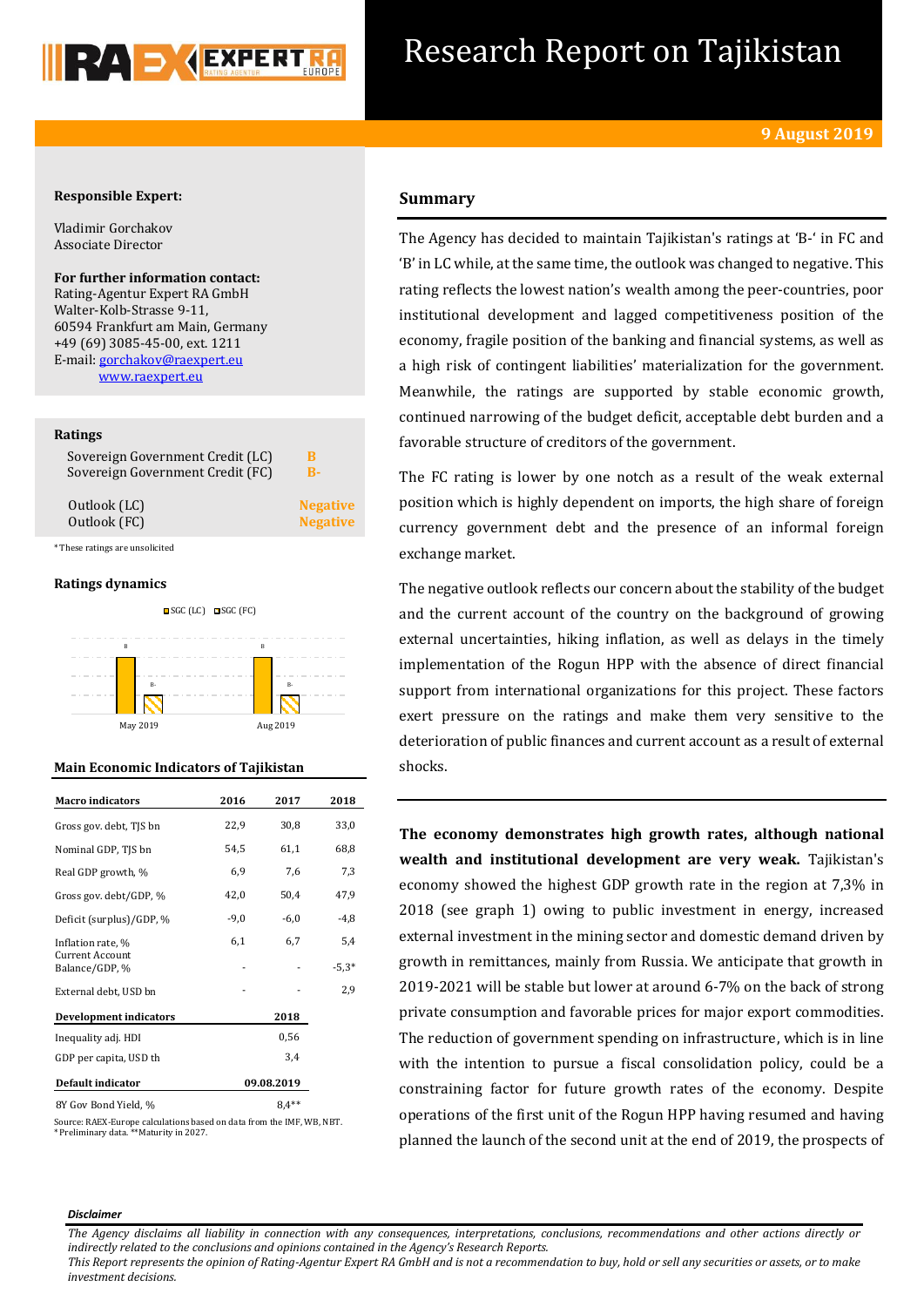# RAD **(EXPERT**

**Graph 1:** Macroeconomic indicators, %



**Graph 2:** Fiscal budget dynamics, % of GDP



Source: RAEX-Europe calculations based on data from the WB, IMF

**Graph 3:** Financial soundness indicators, %



Source: RAEX-Europe calculations based on data from the NBT

reaching the designed capacity and the contribution of the HPP to GDP in the mid-term perspective are not yet clear.

Moreover, the lowest level of GDP per capita in PPP terms among all nonoil peers from Central Asia and the Caucasus<sup>1</sup>, as well as poor state institutions and a business climate are factors that negatively affect the potential economic growth and the sovereign's rating. Despite the declaration of reforms to boost investment and business, Tajikistan ranks 126<sup>th</sup> out of 190 countries in the Doing Business Ranking, and has a Corruption Perception Index of 25 (152nd out of 180 countries).

**The budget deficit is shrinking, but the budget volatility and debt instability remains.** The budget deficit decreased to 4,8% in 2018 compared to 6% in 2017 (see graph 2), mainly due to the outpacing dynamics of non-tax revenues from fines and penalties during unplanned inspections of the business, as well as delays in expenditures on nonpriority infrastructure projects, while the expenditures on Rogun HPP exceeded the planned volumes. The 2019 State Budget Law provides for further fiscal consolidation in order to comply with the requirements of international financial institutions. However, our estimates of the overall public deficit including the off-balance operations in 2019 are in the range of 3-4,5%, as the budget is under pressure from the need for further public investments in the energy sector, while there are uncertainties in receiving external financing.

According to IMF estimates, the government's debt burden stood at 48% of GDP and 178% of budget revenues in 2018 with a high share of FXdenominated debt at around 80%. The weak external position combined with the negative budget balance creates the preconditions for increasing public debt at a moderately high level of 50% of GDP going forward. In addition, the debt instability stems from significant contingent liabilities for the government arising from loss-making SOEs, as well as unresolved problems of the two largest banks. However, risks are partly mitigated by the high share of long-term concessional loans from international institutions and foreign governments which increases the probability of debt prolongation and restructuring.

**The financial sector remains weak, but banks showing slight improvement**. The development of the financial sector remains very weak, as evidenced by the fragile banking system with a ratio of banks' assets to GDP at 26% in 2018, as well as the absence of the local capital market since, currently, shares are not traded on the Central Asian Stock Exchange (Dushanbe). The situation with two problem banks -

<sup>1</sup> Central Asia and Caucasus non-oil peers: Armenia, Georgia, Republic of Kyrgyzstan and Uzbekistan.

## *Disclaimer*

1

*The Agency disclaims all liability in connection with any consequences, interpretations, conclusions, recommendations and other actions directly or indirectly related to the conclusions and opinions contained in the Agency's Research Reports.*

*This Report represents the opinion of Rating-Agentur Expert RA GmbH and is not a recommendation to buy, hold or sell any securities or assets, or to make investment decisions.*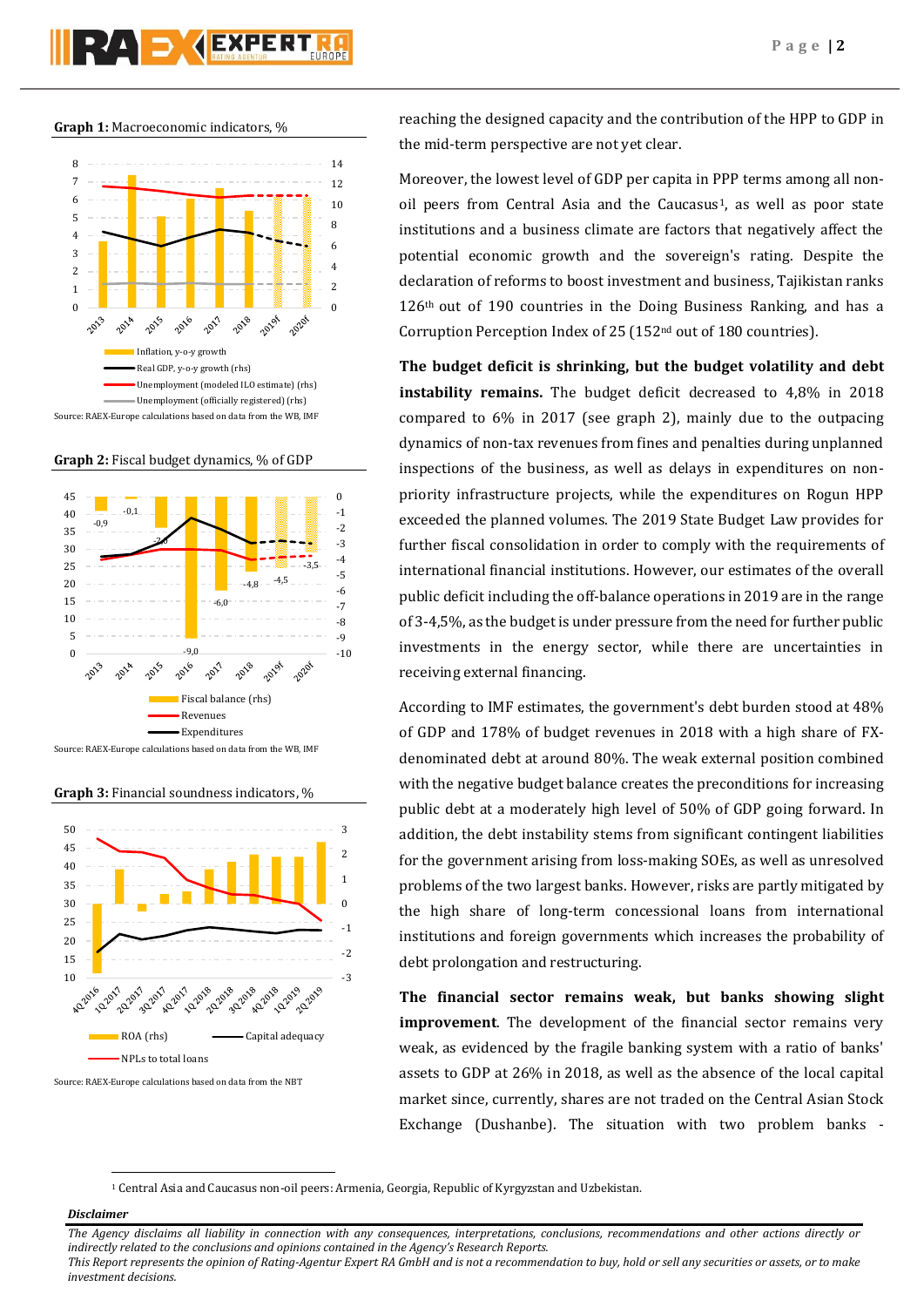**Graph 4:** Base rate vs inflation rate, %







#### **Graph 6:** International reserves and exchange rate



Source: RAEX-Europe calculations based on data from the NBT

Tochiksodirobank and Agroinvestbank, on which the state intends to find investors for sale, has not been resolved yet. However, in 2018 and 1H 2019, the improvement of the banking system has been noted. The NPLs ratio, according to the local definition<sup>2</sup> improved to 25,5% as of June 2019. Moreover, ROE and ROA as of 2Q 2019 were 9,2% and 2,5% respectively, which is the best performance since 2014. Besides, the capital adequacy ratio reached 22,9% (see graph 3).

**Monetary policy quality remains subdued and inconsistent despite improvements.** The transmission mechanism of the monetary policy remains inefficient due to the relatively high level of financial dollarization (the share of FX-deposits was 48,4% as of May 2019), the weakness of the banking system, as well as the exposure of the NBT to political influence. The NBT increased the efficiency of the transmission channel by introducing overnight deals, short-term deposits and auctions of deposit certificates; however, the monetary policy overall is inconsistent as shown by the introduction of contradicting actions by the NBT. In the first half of 2019, the refinancing rate changed twice: in January 2019 it was raised by 0,75p.p., while in May the monetary authorities significantly reduced it by 1,5p.p. Such divergent actions are not in line with the inflation targeting with the goal 7% (+/- 2p.p.), especially given that the annual inflation rate in June 2019 was high at 8,7% (see graph 4). In addition, the foreign exchange market remains tightly regulated which limits access to foreign currency, indirectly restricts imports and stimulates the existence of an informal FX market.

**Unfavorable external position and exposure to event-related shocks are key negative factors for the creditworthiness**. Tajikistan's weak external position with a current account at -5,3% of GDP in 2018 was mainly due to high dependence on imports with a share of 40% of GDP and a poor export economy, which highly depends on remittances and demand for cotton and aluminum as well as their price volatility (see graph 5). We anticipate that in the medium term the current situation will prevail given the significant needs of industrial imports, as well as limited export opportunities. The current account deficit is partially offset by stable net FDI, which increased to 2,9% in 2018 mainly due to Chinese investments in the mining sector. In addition, international reserves have maintained an average of about USD 1,3 bn for the second consecutive year, covering four months of imports and 44% of external public debt by the end of 2018 (see graph 6).

<sup>2</sup> Non-performing loans according to the local definition include loans to customers and interbank loans with a delay of more than 30 days, instead of the generally accepted 90 days. Thus, internationally accepted NPLs levels may be lower than disclosed.

## *Disclaimer*

 $\overline{a}$ 

*The Agency disclaims all liability in connection with any consequences, interpretations, conclusions, recommendations and other actions directly or indirectly related to the conclusions and opinions contained in the Agency's Research Reports. This Report represents the opinion of Rating-Agentur Expert RA GmbH and is not a recommendation to buy, hold or sell any securities or assets, or to make* 

*investment decisions.*